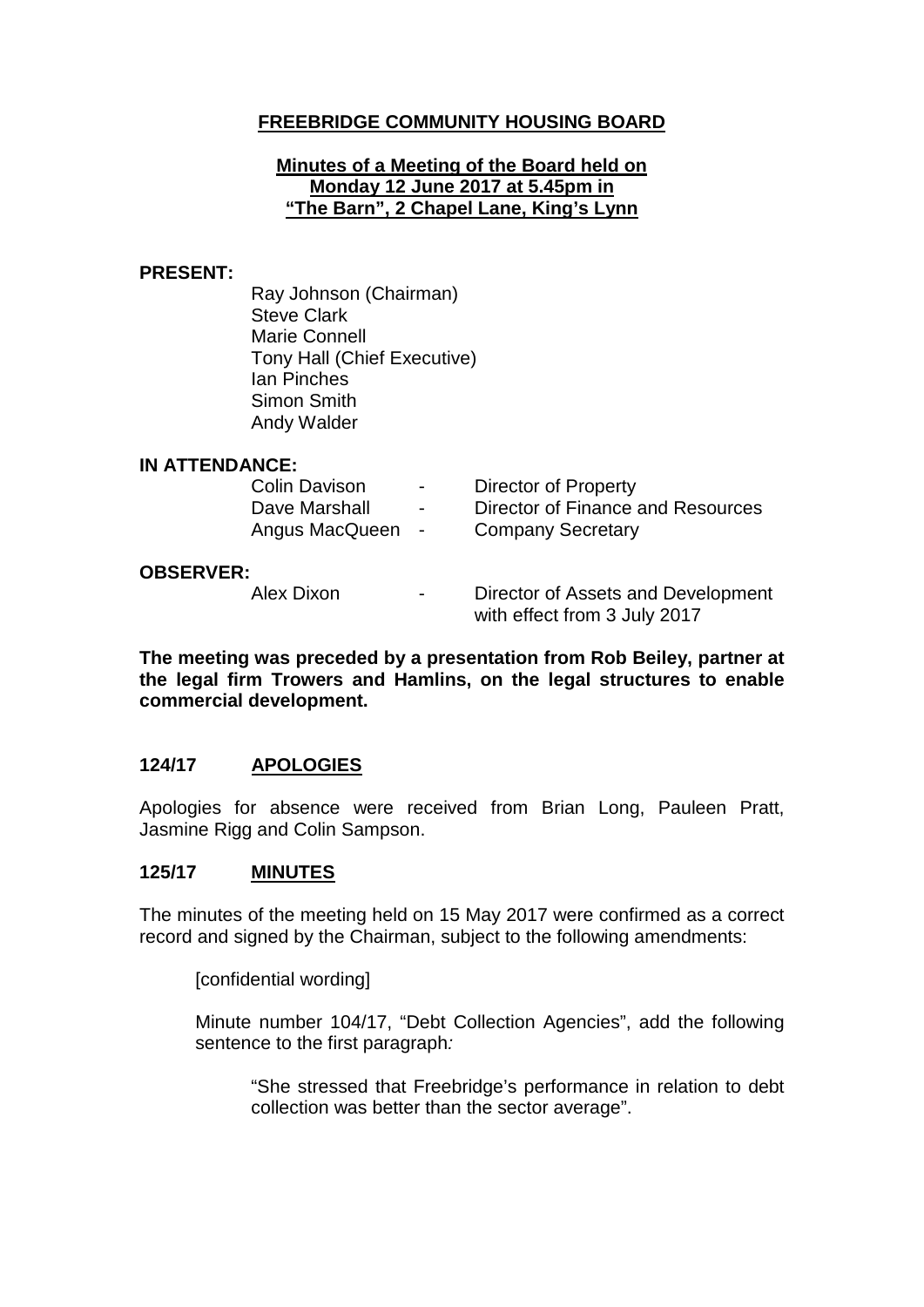# **126/17 MATTERS ARISING**

#### • **Finance and Human Resources Quarterly Management Report (Minute Number 114/17)**

A Board Member said that, while the minute on this item was correct, he wished to stress that the Board had had a significant discussion on financial variances. The Board was clearly anxious about variances and was keen that these were minimised going forward.

## **127/17 DECLARATIONS OF INTEREST**

There were no declarations of interest.

#### **128/17 CHAIRMAN'S UPDATE**

The Chairman said that, since the last Board meeting, he had attended his usual regular meetings with the Chief Executive.

The Chairman advised that he and Andy Walder, the Chairman-elect, would shortly be attending a meeting with the London School of Economics, organised by Flagship Housing, to discuss housing policy. Andy would be shadowing him more closely from now on.

The Chairman also advised that he would be attending a charity golf day organised by Greenfields Community Housing, on 23 June 2017.

## **129/17 MANAGEMENT TEAM UPDATE**

Confidential item

## **130/17 HILLINGTON SQUARE REVISED MASTERPLAN**

Confidential item

## **131/17 POLICY FRAMEWORK REVIEW**

The Director of Finance and Resources presented a report which described the policy framework review that had been undertaken and which recommended a new policy handbook, as part of the identified actions arising from the Business Improvement Strategy agreed by the Board in January 2017.

The Board welcomed the new policy framework and handbook. The Board requested that documentation be produced which explained the linkages from the vision, mission and values, through to the objective goals, the policy handbook, and the procedures that sat below the handbook. This would be useful reference, both for employees and Board Members. The Chief Executive undertook to ensure that this was included in the Business Plan communication. It was highlighted that the existing assurance framework would monitor implementation of the policy handbook.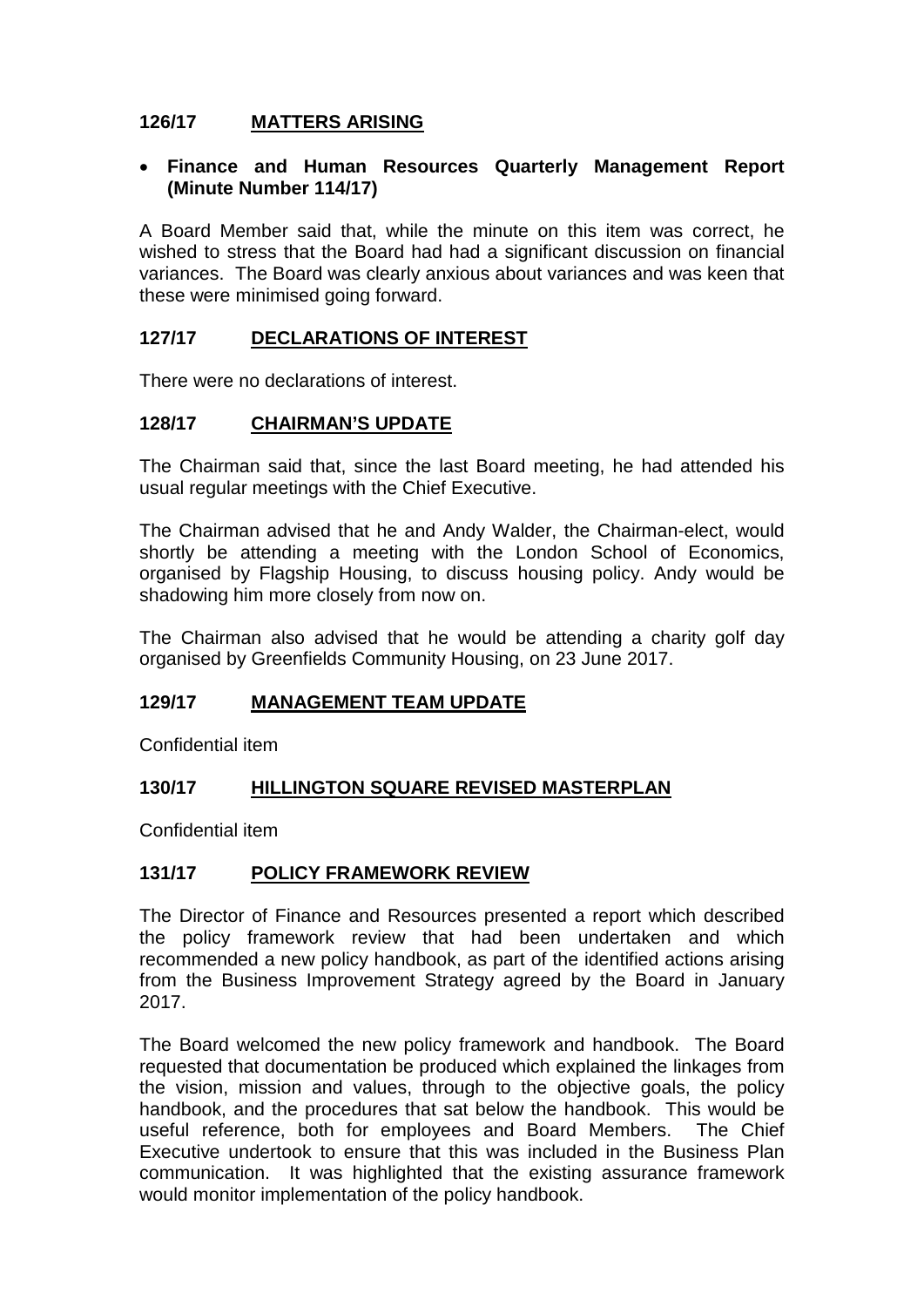With reference to the Anti-Fraud, Bribery and Corruption Policy, the Board requested additional wording to be included, to clarify the occasions when the Chief Executive would report instances of suspected fraud to the Regulator.

**RESOLVED:** That the revised policy framework and policy handbook, and the proposed integration with the assurance framework, be approved, subject to additional wording being included in the policy handbook, clarifying the occasions when the Chief Executive would report instances of suspected fraud to the Regulator.

## **132/17 STRATEGIC REPORT INCLUDING VALUE FOR MONEY SELF-ASSESSMENT STATEMENT 2016/17**

The Director of Finance and Resources presented a report which sought approval for the Strategic Report and Value for Money Self-Assessment Statement 2016/17 for inclusion in the statutory financial accounts for 2016/17.

The Director of Finance and Resources highlighted that, under "Operating Review", the report referred to 13 new homes having been developed by Freebridge during the year. Later in the report, under "New and Empty Properties Development", it referred to Freebridge having developed 11 new properties as part of the  $e^2$  consortium. He would check whether these figures were consistent with each other.

The Director of Finance and Resources advised that the report was being reviewed by the External Auditors, as part of their annual audit work.

It was noted that expected changes to the Regulator's Value for Money Standard would, if introduced, result in Registered Providers no longer being required to produce a Value for Money Self-Assessment Statement. The Regulator's monitoring of value for money would instead focus around a series of metrics. The Strategic Report would, however, still be required as part of the annual accounts.

# **RESOLVED:**

1) That the following statement be agreed:

"The Board has reviewed the Value for Money Self-Assessment Statement and it is satisfied that there is sufficient evidence to:

- enable stakeholders to understand the return on assets measured against the organisation's objectives;
- set out the absolute and comparative costs of delivering specific services; and
- demonstrate how value for money gains have been or will be made, and how these have and will be realised over time.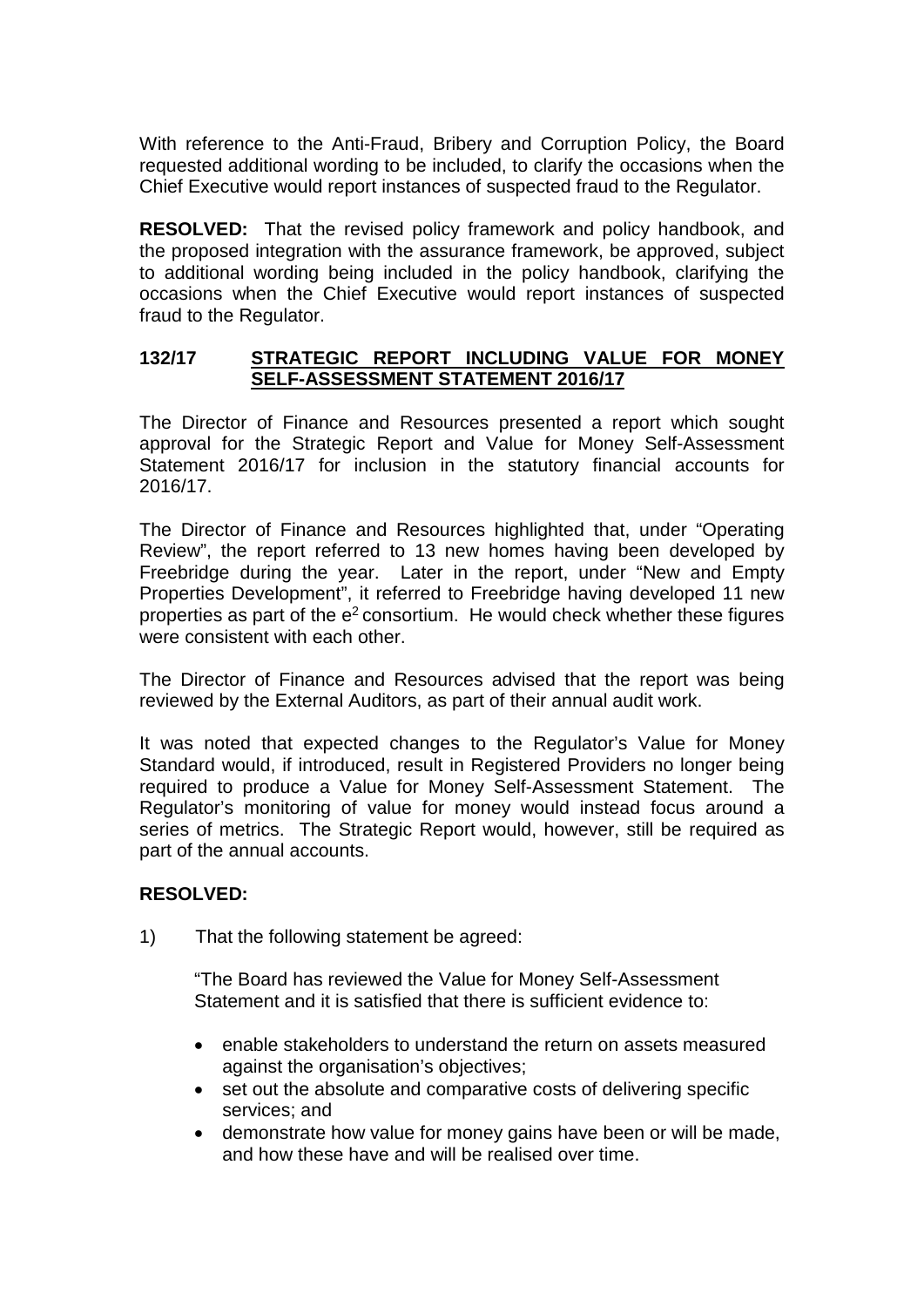The Board considers that there are no significant deficiencies, omissions or errors and that its inclusion in the financial statements fulfils the VfM standard requirements of the Homes and Communities Agency's 'Value for Money Standard' April 2012."

2) That the draft Strategic Report and Value for Money statement be approved for inclusion in Freebridge's statutory financial accounts 2016/17.

## **133/17 BOARD RECRUITMENT 2017 PART 2**

The Company Secretary presented a report which sought to progress Board recruitment.

The Company Secretary highlighted that the recommendations in the report included holding a recruitment campaign with a view to appointing two new Tenant Board Members at the Annual General Meeting on 18 September 2017. However, achieving this timetable would not enable advertising the positions in Streets Ahead. It was not crucial to adhere to this timetable, as any new appointments could be made by the Board on a temporary basis, to be ratified at the Annual General Meeting in September 2018. The Board was of the view that it was important that the positions were advertised in Streets Ahead, and so there should be a revised timetable to allow for this.

In terms of recruiting Tenant Board Members, it was suggested that members of the Tenant Panel might be encouraged to apply. So as to avoid losing capacity on the Panel, it was also suggested that it might be possible to allow for someone to sit on both the Panel and the Board; however, it was agreed that this would not be appropriate as it would affect the Panel's independence. Freebridge employees could also be asked whether they had come across any potential Tenant Board Members. It was stressed that any new Tenant Board Members would have to have the requisite skills to justify their recruitment.

It was also pointed out that the report recommended that someone with Finance skills be recruited to the Board this year. The Board was of the view that this should specifically be a qualified accountant or an individual with equivalent experience; although this might reduce the pool of applicants, an ability to interrogate the accounts and to challenge them would be key.

It was noted that the intention was not to recruit asset management/development skills at this stage. This would wait until the Board had progressed further with its plans; if the Board decided to set up a development company, an independent member with these skills could be recruited to sit on the new company's board.

The Board welcomed the suggestion in the report to make the two current Coopted Board Members into full Independent Board Members. The Board acknowledged that these appointments should not take place until the Coopted Board Members had been formally appraised, and so asked that their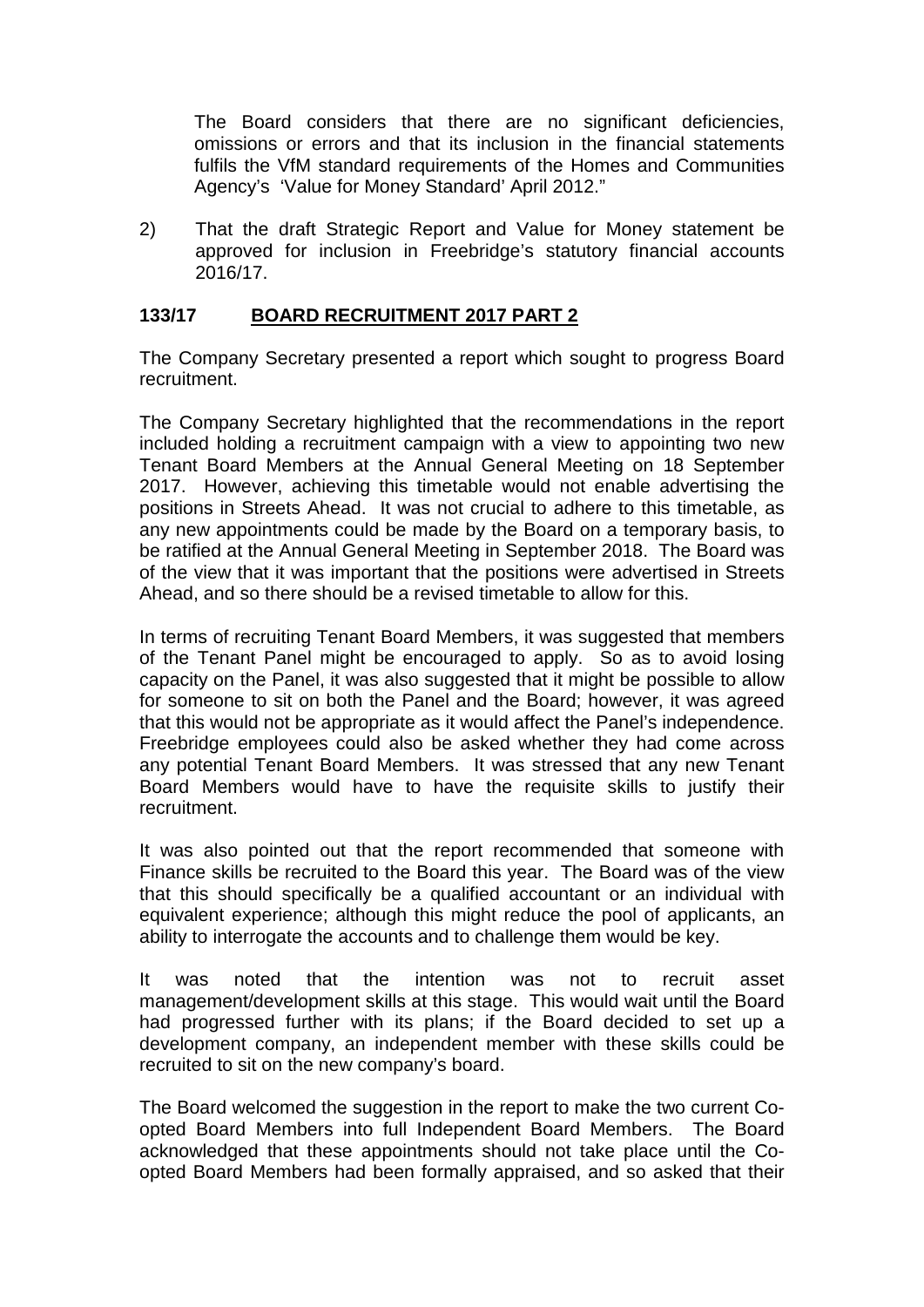appraisals be brought forward to early October 2017, so that the appointments could take place at the Board meeting on 6 November 2017.

# **RESOLVED:**

- 1) That Rule changes be commissioned to remove references to the deleted post of Deputy Chief Executive and to add a further Independent seat on the Board.
- 2) That the Rule changes be presented to the Board's meeting in August 2017, for final approval.
- 3) That the recruitment of new Independent Board Members be deferred until November 2017.
- 4) That the recruitment of new Tenant Board Members be instigated.
- 5) That the recruitment of a Board Member with Finance skills (who could be either a tenant or a co-optee) be instigated, the Finance skills being those of a qualified accountant.
- 6) That the Governance Committee be requested to undertake the recruitment described in 4) and 5) above, and to report back to the Board's meeting in November with its recommendations.
- 7) That the Borough Council be invited to put forward a replacement for Colin Sampson by 30 June 2017, to give time for the nominee to be interviewed before the September 2017 AGM.
- 8) That the need for asset management/development skills be reconsidered when the Board's development plans are further progressed.

## **134/17 FINANCIAL FORECAST RETURN 2016/17**

The Director of Finance and Resources presented a report which sought approval for the Financial Forecast Return to be submitted to the Homes and Communities Agency.

**RESOLVED:** That the Financial Forecast Return, as presented, be submitted to the Homes and Communities Agency.

## **135/17 CONSULTANCY**

Confidential item

# **136/17 TENANT PANEL QUARTERLY UPDATE**

The Director of Property presented a report which provided a quarterly update of the Tenant Panel's work.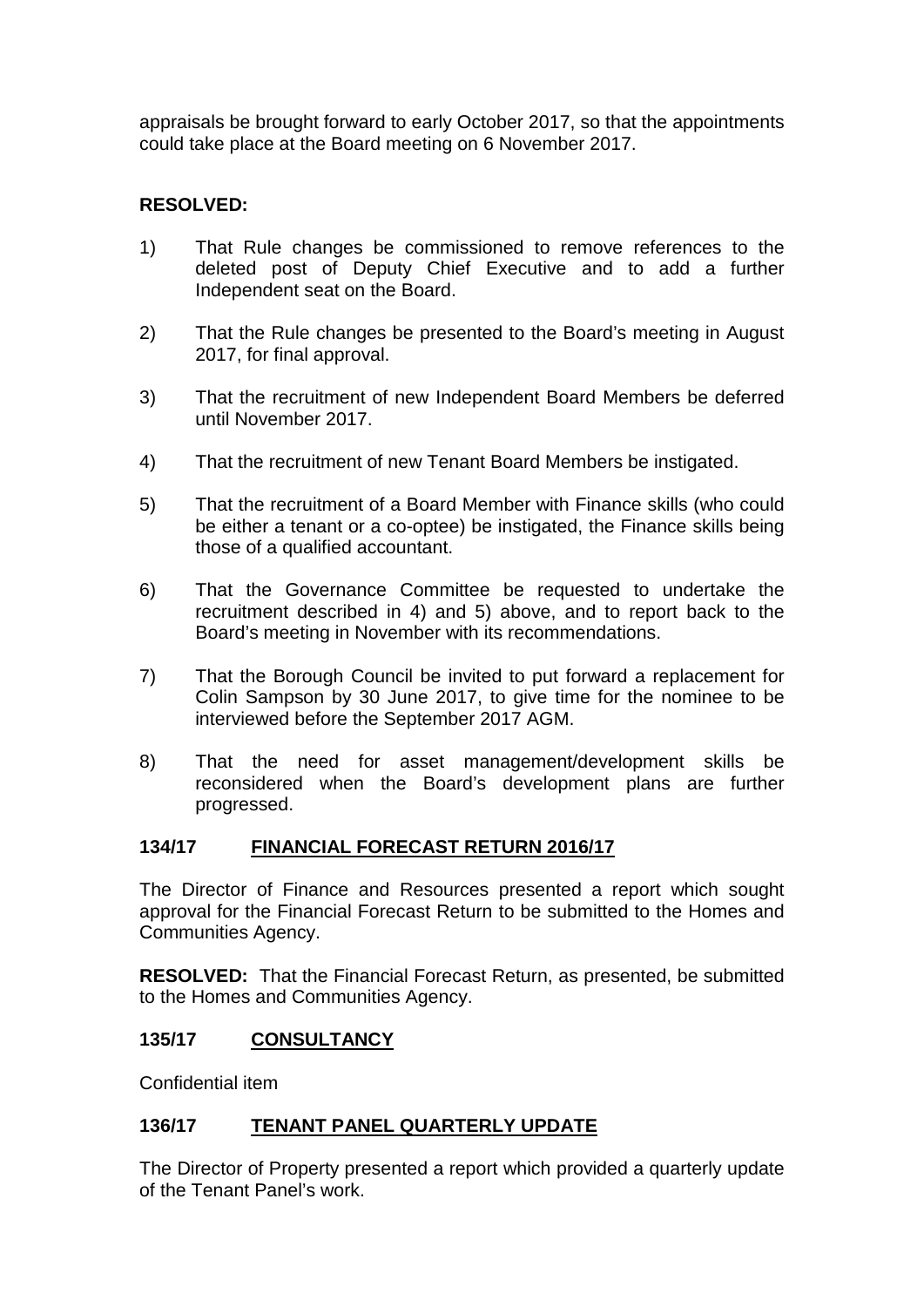In answer to a question, the Chief Executive said that he would check whether the sheltered scheme garden competition was going ahead this year, and would let the Board know.

The Board was of the view that the Tenant Panel presentation at the 2016 Annual General Meeting had been well received, and asked that the Panel give a similar presentation at this year's AGM.

The Board noted the report and

#### **RESOLVED:**

- 1) That the Tenant Panel Development Plan, as presented, be endorsed.
- 2) That the Tenant Panel Work Plan 2017/18, as presented, be endorsed.

#### **137/17 ANNUAL HEALTH AND SAFETY UPDATE**

Confidential item

#### **138/17 EMPLOYEE SATISFACTION UPDATE**

The Chief Executive presented a report which provided an update on employee satisfaction feedback for 2016/17. He added that this was the last time that the Board would receive a report on employee satisfaction in this format, as employee satisfaction would be included in the new performance measures to be reported to the Board on a quarterly basis.

In answer to a question, the Director of Property explained that there had been some technical difficulties with enabling all of the Property Services operatives to access the monthly employee satisfaction survey. These difficulties had significantly affected the average response rate to the survey, but had now been rectified with the result that the response rate was increasing.

In response to a question, the Chief Executive said that the monthly employee satisfaction survey results would not form part of the Times Top 100 Employers assessment process.

The Board noted the report.

#### **139/17 WORK UPDATE**

The Company Secretary presented the work update, which included the following:

- Action Sheet
- Future Work Programme of the Board.